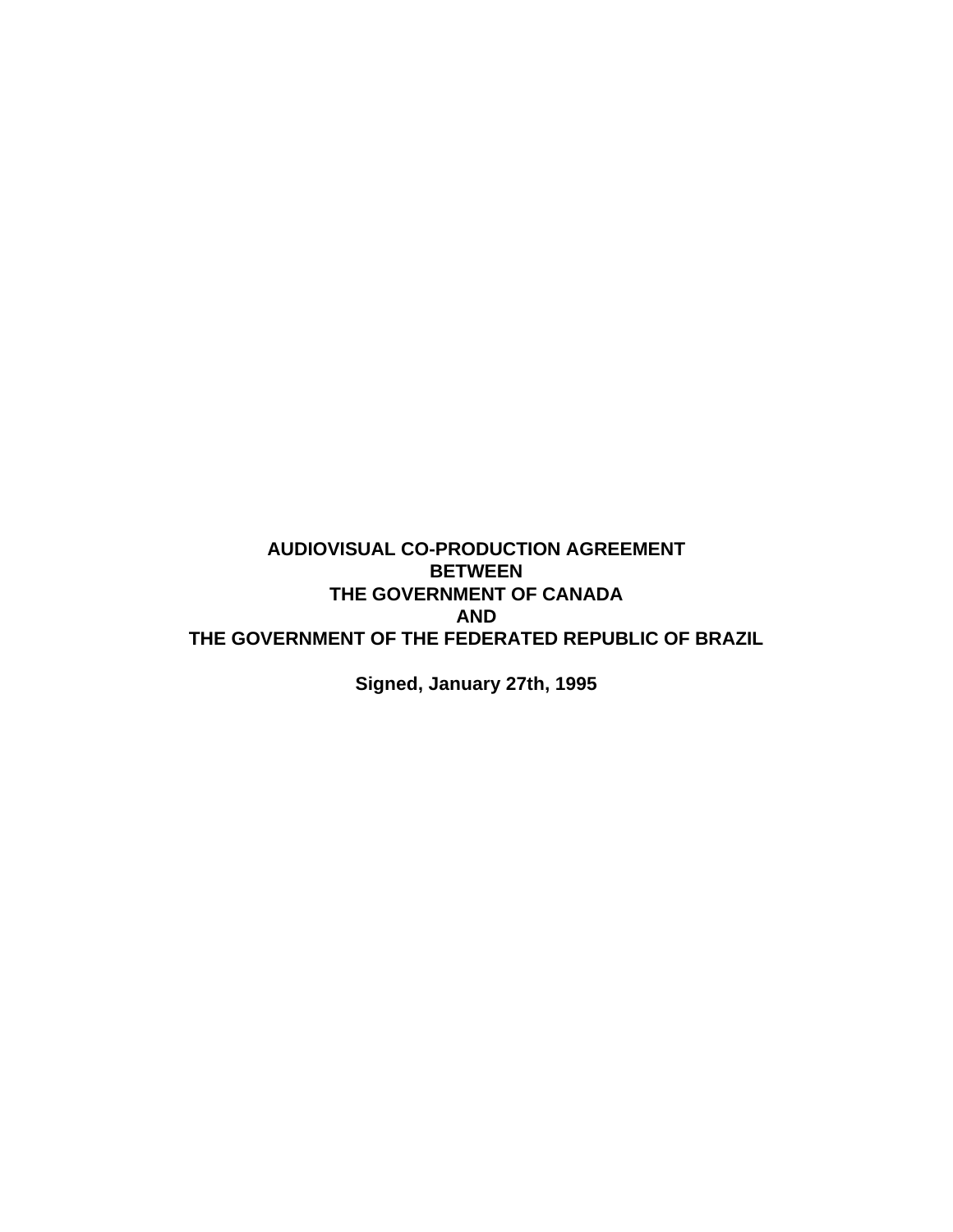# **AUDIOVISUAL CO-PRODUCTION AGREEMENT BETWEEN THE GOVERNMENT OF CANADA AND THE GOVERNMENT OF THE FEDERATED REPUBLIC OF BRAZIL**

### **THE GOVERNMENT OF CANADA AND THE GOVERNMENT OF BRAZIL (hereinafter referred to as the "Parties"**),

**CONSIDERING** that it is desirable to establish a framework for the development of their audiovisual relations and particularly for film, television and video co-productions;

**CONSCIOUS** that quality co-productions can contribute to the further expansion of the film, television and video production and distribution industries of both countries as well as to the development of their cultural and economic exchanges;

**CONVINCED** that these exchanges will contribute to the enhancement of relations between the two countries;

#### **HAVE AGREED AS FOLLOWS:**

#### **ARTICLE I**

- 1. For the purpose of this Agreement, an "audio-visual co-production" is a project, irrespective of length, including animation and documentary productions, produced either on film, videotape or videodisc, or in any other format hitherto unknown, for exploitation in theatres, on television, videocassette, videodisc or by any other form of distribution. New forms of audio-visual production and distribution will be included in the present agreement by exchange of notes.
- 2. Co-productions undertaken under the present Agreement must be approved by the following authorities, referred to hereinafter as the "competent authorities":

In Canada: the Minister of Canadian Heritage; and

In Brazil: the Minister of Culture

3. Every co-production proposed under this Agreement shall be produced and distributed in accordance with the national legislation and regulations in force in Canada and Brazil;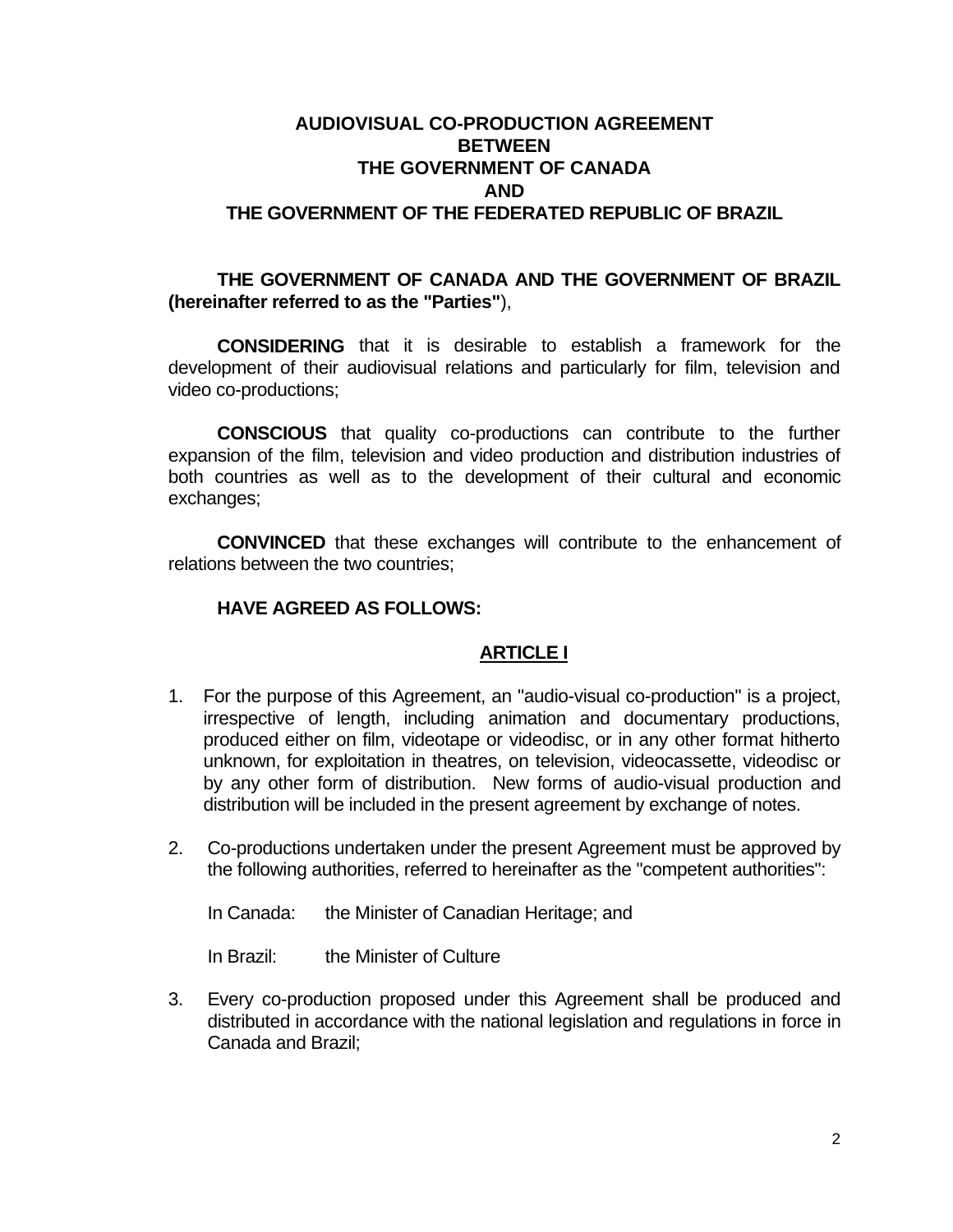4. Every co-production produced under this Agreement shall be considered to be a national production for all purposes by and in each of the two countries. Accordingly, each such co-production shall be fully entitled to take advantage of all benefits currently available to the film and video industries or those that may hereafter be decreed in each country. These benefits, however, accrue solely to the producer of the country which grants them.

### **ARTICLE II**

The benefits of the provisions of this Agreement apply only to co-productions undertaken by producers who have good technical organization, sound financial backing and recognized professional standing.

### **ARTICLE III**

- 1. The proportion of the respective contributions of the co-producers of the contracting parties may vary from twenty per cent (20%) to eighty per cent (80%) of the budget for each co-production.
- 2. Each co-producer shall be required to make an effective technical and creative contribution. In principle, this contribution shall be in proportion to his investment.

# **ARTICLE IV**

- 1. The producers, writers and directors of co-productions, as well as the technicians, performers and other production personnel participating in such co-productions, must be Canadian or Brazilian citizens, or permanent residents of Canada or Brazil.
- 2. Should the co-production so require, the participation of performers other than those provided for in the first paragraph may be permitted, subject to approval by the competent authorities of both countries.

# **ARTICLE V**

- 1. Live action shooting and animation works such as storyboards, layout, key animation, in between and voice recording must, in principle, be carried out alternately in Canada and in Brazil.
- 2. Location shooting, exterior or interior, in a country not participating in the coproduction may, however, be authorized if the script or the action so requires and if technicians from Canada and Brazil take part in the shooting.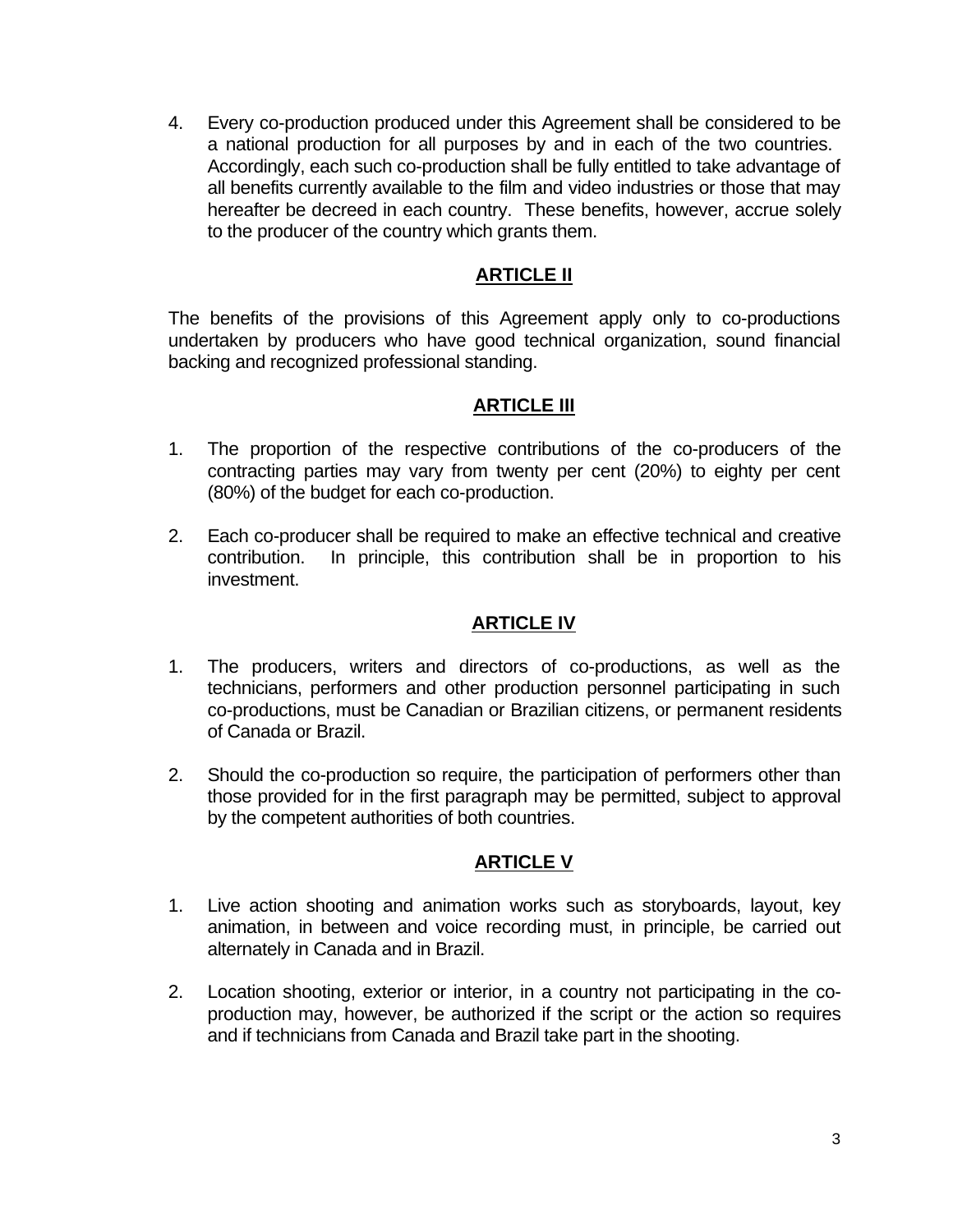3. The laboratory work shall be done in either Canada or Brazil, unless it is technically impossible to do so, in which case the laboratory work in a country not participating in the co-production may be authorized by the competent authorities of both countries.

### **ARTICLE VI**

- 1. The competent authorities of both countries also look favourably upon coproductions undertaken by producers of Canada, Brazil and any country to which Canada or Brazil is linked by an Official Co-Production agreement.
- 2. The proportion of any minority contribution in any multi-party co-production shall be not less than twenty per cent (20%).
- 3. Each minority co-producer in such co-production shall be obliged to make an effective technical and creative contribution.

# **ARTICLE VII**

- 1. The original sound track of each co-production shall be made in either English, French or Portuguese. Shooting in any two, or in all, of these languages is permitted. Dialogue in other languages may be included in the co-production as the script requires.
- 2. The dubbing or subtitling of each co-production into French and English, or into Portuguese shall be carried out respectively in Canada or Brazil. Any departures from this principle must be approved by the competent authorities of both countries.

# **ARTICLE VIII**

- 1. Except as provided in the following paragraph, no fewer than two copies of the final protection and reproduction materials used in the production shall be made for all co-productions. Each co-producer shall be the owner of one copy of the protection and reproduction materials and shall be entitled to use it, in accordance with the terms and conditions agreed upon by the co-producers, to make the necessary reproductions. Moreover, each co-producer shall have access to the original production material in accordance with those terms and conditions.
- 2. At the request of both co-producers and subject to the approval of the competent authorities in both countries, only one copy of the final protection and reproduction material need be made for those productions which are qualified as low budget productions by the competent authorities. In such cases, the material will be kept in the country of the majority co-producer. The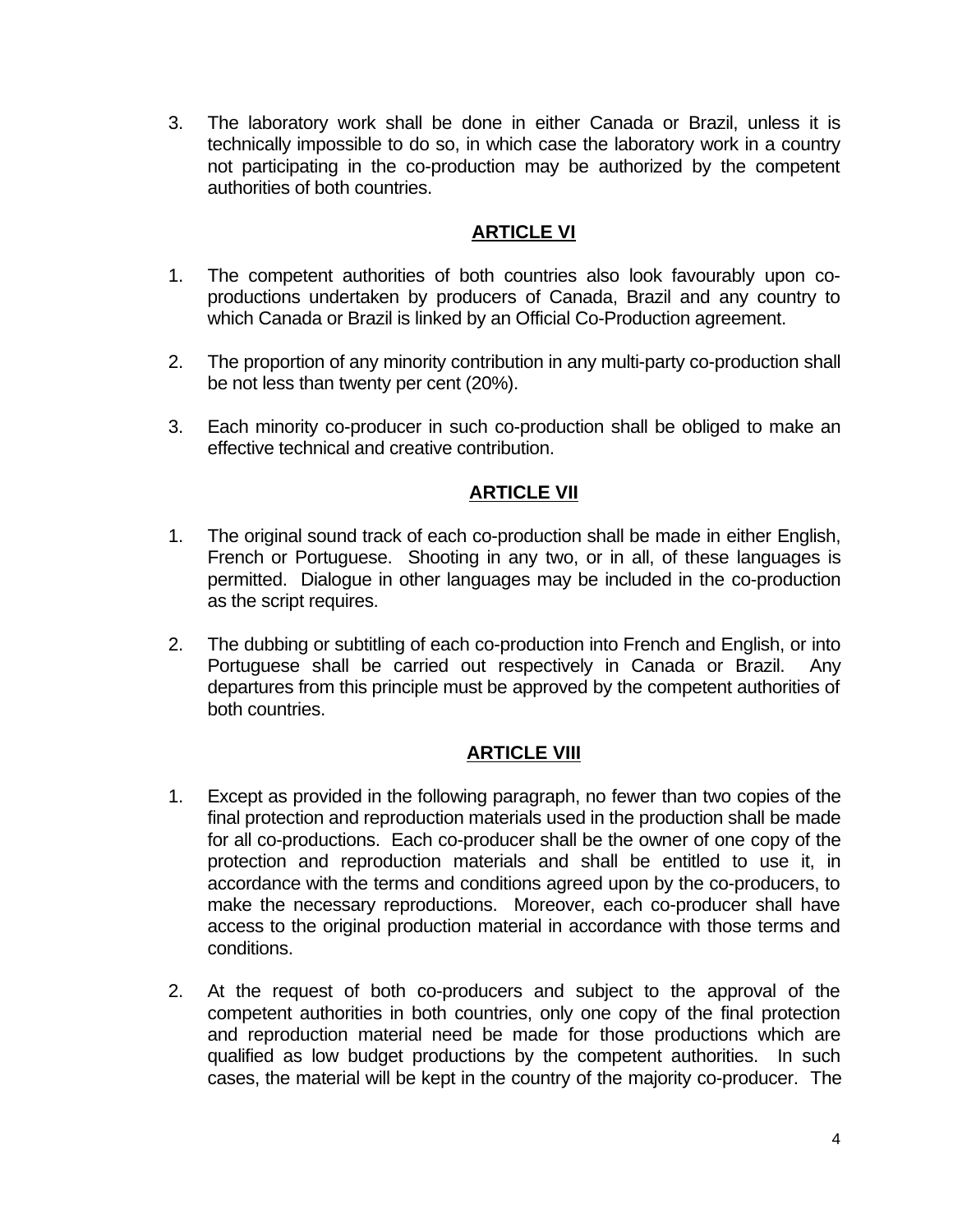minority co-producer will have access to the material at all times to make the necessary reproductions, in accordance with the terms and conditions agreed upon by the co-producers.

#### **ARTICLE IX**

Subject to their legislation and regulations in force, the Parties shall:

- a) facilitate the entry into and temporary residence in their respective territories of the creative and technical personnel and the performers engaged by the coproducer of the other country for the purpose of the co-production; and
- b) similarly permit the temporary entry and re-export of any equipment necessary for the purpose of the co-production.

### **ARTICLE X**

The sharing of revenues by the co-producers should, in principle, be proportional to their respective contributions to the production financing and be subject to approval by the competent authorities of both countries.

# **ARTICLE XI**

Approval of a co-production proposal by the competent authorities of both countries does not constitute a commitment to either or both of the co-producers that governmental authorities will grant a license to show the co-production.

#### **ARTICLE XII**

- 1. Where a co-production is exported to a country that has quota regulations, it shall be included either in the quota of the contracting party:
	- a) of the majority co-producer;
	- b) that has the best opportunity of arranging for its export, if the respective contributions of the co-producers are equal; or
	- c) of which the director is a national, if any difficulties arise with the application of sub-paragraphs (a) and (b) hereof.
- 2. Notwithstanding Paragraph 1, in the event that one of the co-producing countries enjoys unrestricted entry of its films into a country that has quota regulations, a co-production undertaken under this Agreement shall be as entitled as any other national production of that country to unrestricted entry into the importing country if that country so agrees.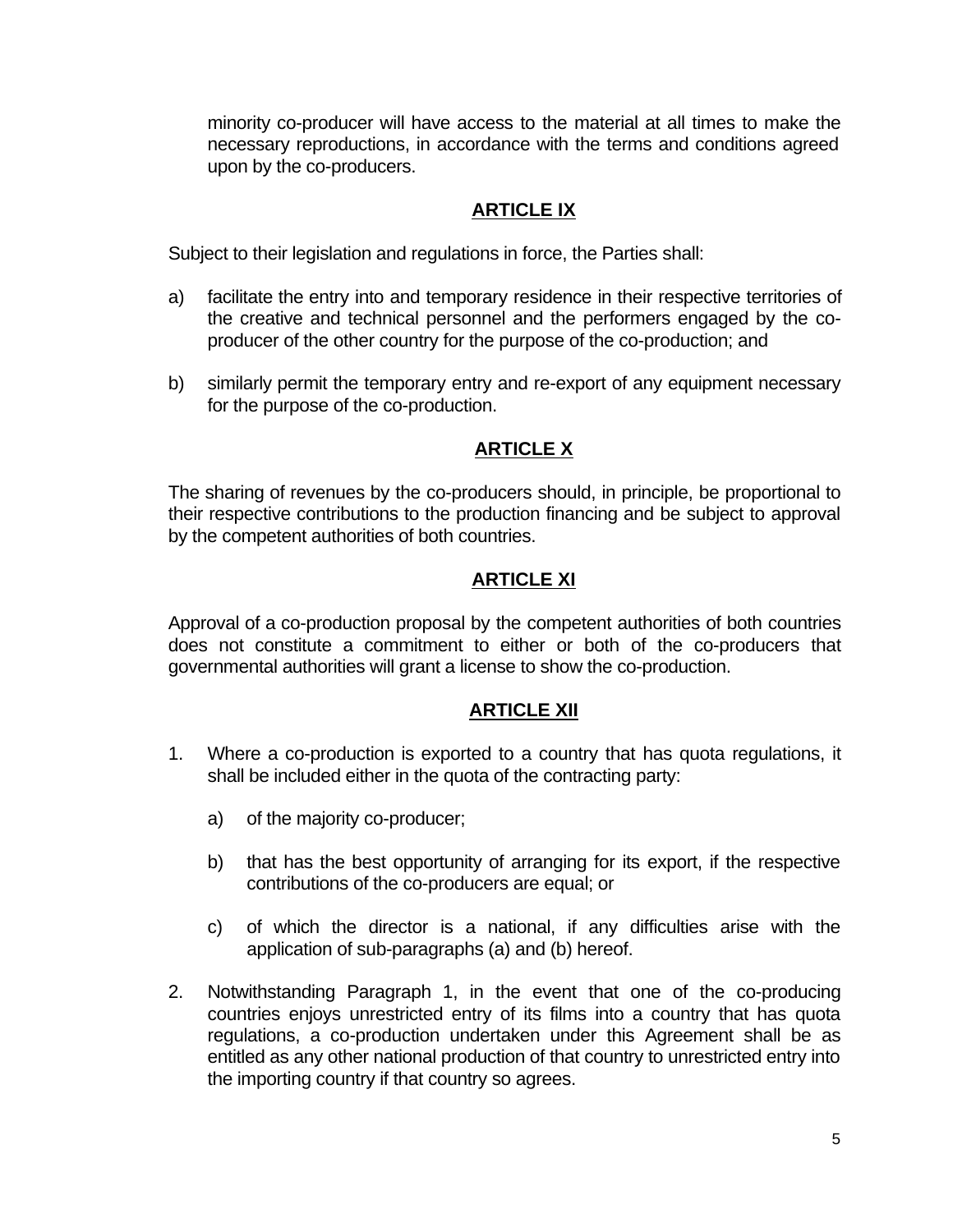# **ARTICLE XIII**

- 1. A co-production shall, when shown, be identified as a "Canada-Brazil Coproduction" or "Brazil-Canada Co-production" according to the origin of the majority co-producer or in accordance with an agreement between coproducers.
- 2. Such identification shall appear in the credits, in all commercial advertising and promotional material and whenever this co-production is shown and shall be given equal treatment by each party.

### **ARTICLE XIV**

In the event of presentation at international film festivals, and unless the coproducers agree otherwise, a co-production shall be entered by the country of the majority co-producer or, in the event of equal financial participation of the coproducers, by the country of which the director is a national.

# **ARTICLE XV**

The competent authorities of both countries have jointly established the rules of procedure for co-productions taking into account the legislation and regulations in force in Canada and Brazil. These rules of procedure are attached to the present Agreement.

#### **ARTICLE XVI**

No restrictions shall be placed on the import, distribution and exhibition of Brazilian film, television and video productions in Canada or that of Canadian film, television and video productions in Brazil other than those contained in the legislation and regulations in force in each of the two countries.

#### **ARTICLE XVII**

- 1. During the term of the present Agreement, an overall balance shall be aimed for with respect to financial participation as well as creative personnel, technicians, performers, and facilities (studio and laboratory), taking into account the respective characteristics of each country.
- 2. The competent authorities of both countries shall examine the terms of implementation of this Agreement as necessary in order to resolve any difficulties arising from its application. They shall, as needed, recommend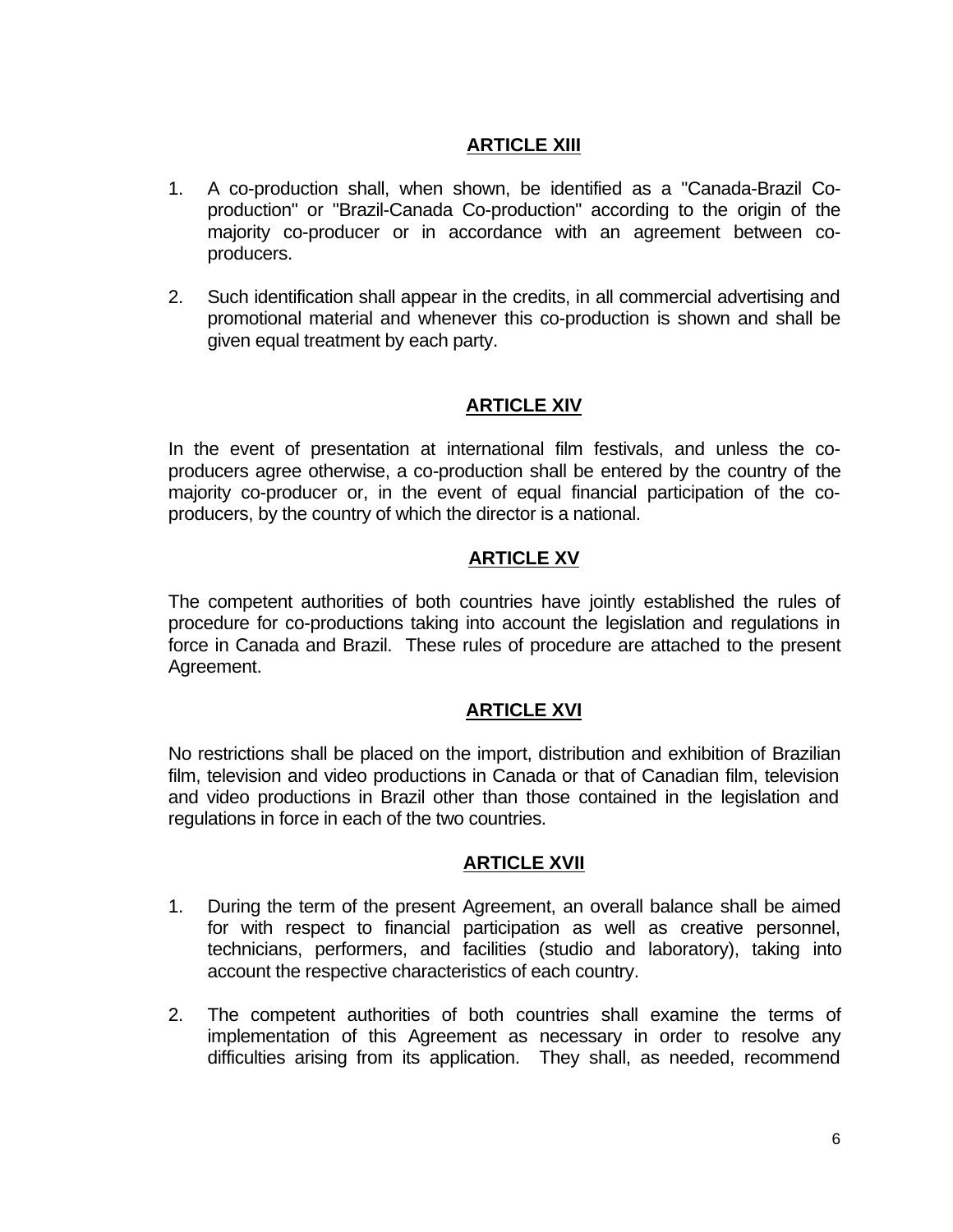possible amendments with a view to developing film and video co-operation in the best interests of both countries.

3. A Joint Commission is established to look after the implementation if this Agreement. The Joint Commission shall examine if this balance has been achieved and, in case of the contrary, shall determine the measures deemed necessary to establish such a balance. A meeting of the Joint Commission shall take place in principle once every two years and it shall meet alternately in the two countries. However, it may be convened for extraordinary sessions at the request of one or both competent authorities, particularly in the case of major amendments to the legislation or the regulations governing the film, television and video industries in one country or the other, or where the application of this Agreement presents serious difficulties. The Joint Commission shall meet within six (6) months following its convocation by one of the Parties.

### **ARTICLE XVIII**

- 1. The present agreement shall come into force when each Party has informed the other that its internal ratification procedures have been completed.
- 2. It shall be valid for a period of five (5) years from the date of its entry into force; a tacit renewal of the Agreement for like periods shall take place unless one or the other country gives written notice of termination six (6) months before the expiry date.

3. Co-productions which have been approved by the competent authorities and which are in progress at the time of notice of termination of this Agreement by either Party, shall continue to benefit fully until completion from the provisions of this Agreement. After expiry or termination of this Agreement, its terms shall continue to apply to the division of revenues from completed co-productions.

**IN WITNESS WHEREOF**, the undersigned, duly authorized by their respective Governments, have signed this Agreement.

**DONE** in duplicate at .............., this 27th day of January 1995, in the French, English and Portuguese languages, each version being equally authentic.

#### FOR THE GOVERNMENT **FOR THE GOVERNMENT OF OF CANADA THE FEDERATED REPUBLIC**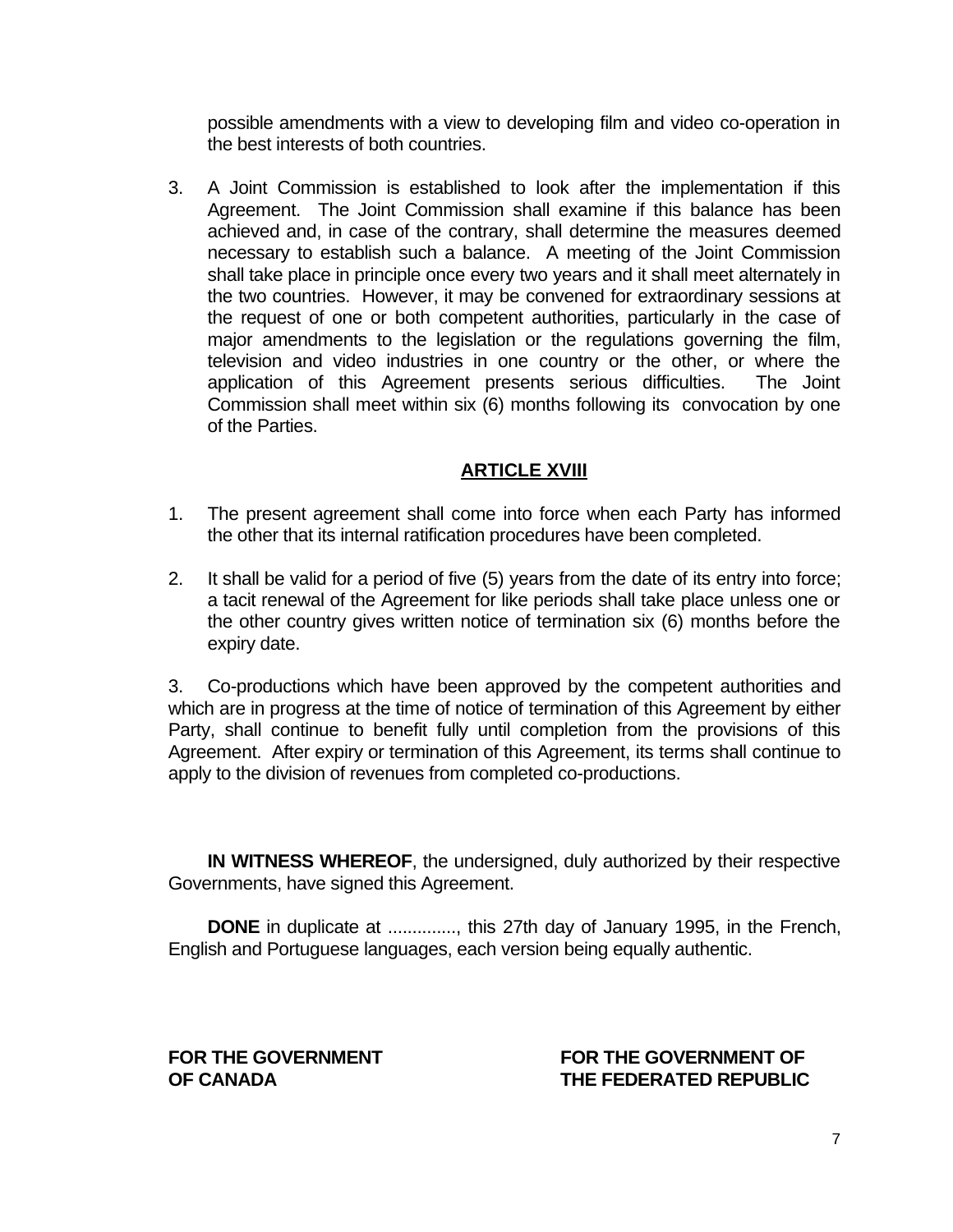**OF BRAZIL**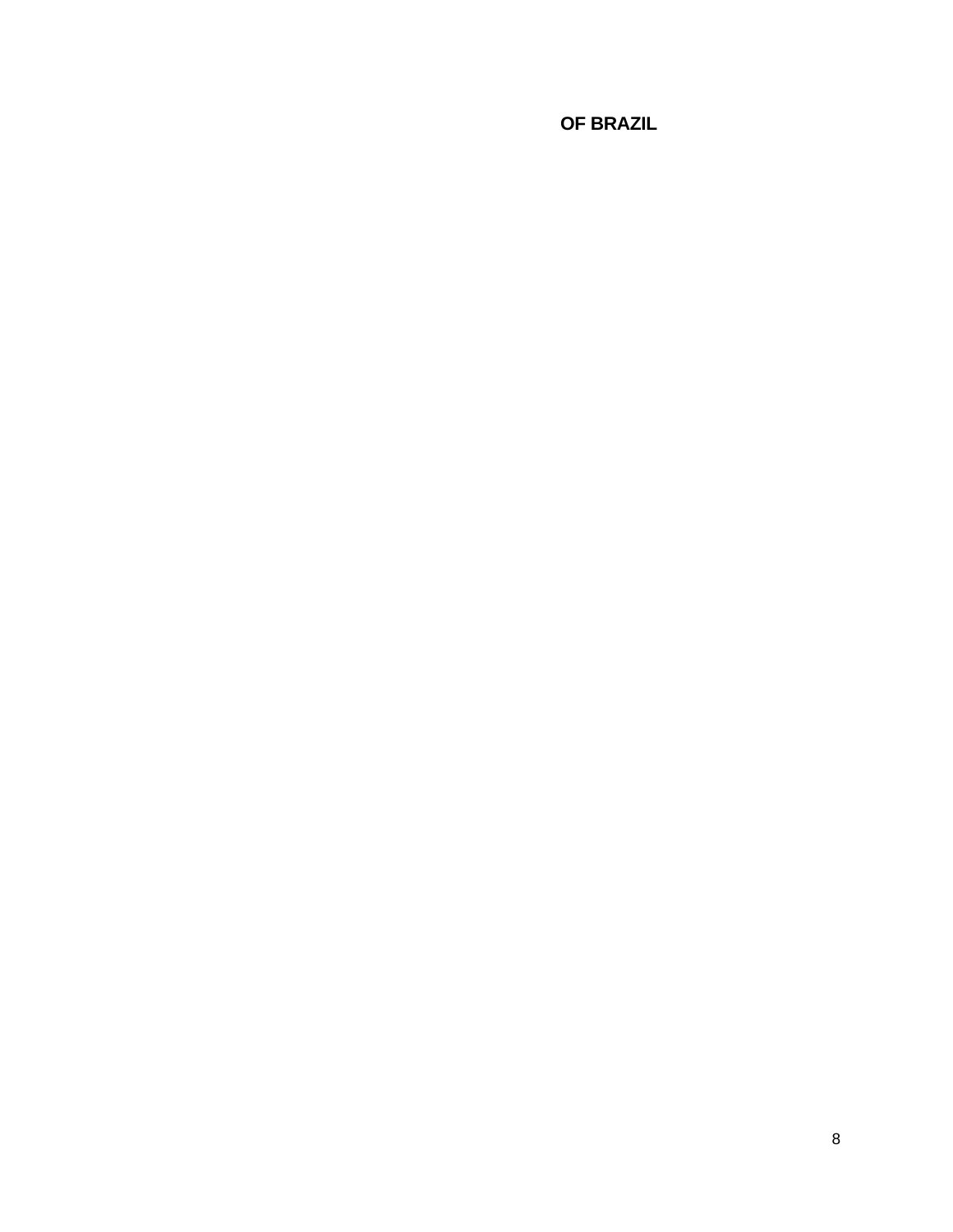### **ANNEX**

### **RULES OF PROCEDURE**

Application for benefits under this Agreement for any co-production must be made simultaneously to both administrations at least thirty (30) days before shooting begins. The administration of the contracting party of which the majority co-producer is a national shall communicate its proposal to the other administration within twenty (20) days of the submission of the complete documentation as described below. The administration of the contracting party of which the minority co-producer is a national shall thereupon communicate its decision within twenty (20) days.

Documentation submitted in support of an application shall consist of the following items, drafted in English or French in the case of Canada and in Portuguese in the case of Brazil.

- I. The final script;
- II. Documentary proof that the copyright for the co-production has been legally acquired;
- III. A copy of the co-production contract signed by the two co-producers;

The contract shall include:

- 1. the title of the co-production;
- 2. the name of the author of the script, or that of the adaptor if it is drawn from a literary source;
- 3. the name of the director (a substitution clause is permitted to provide for his replacement if necessary);
- 4. the budget;
- 5. the financing plan;
- 6. a clause establishing the sharing of revenues, markets, media or a combination of these;
- 7. a clause establishing the respective shares of the co-producers in any over or under expenditure, which shares shall in principle be proportional to their respective contributions, although the minority co-producer's share in any overexpenditure may be limited to a lower percentage or to a fixed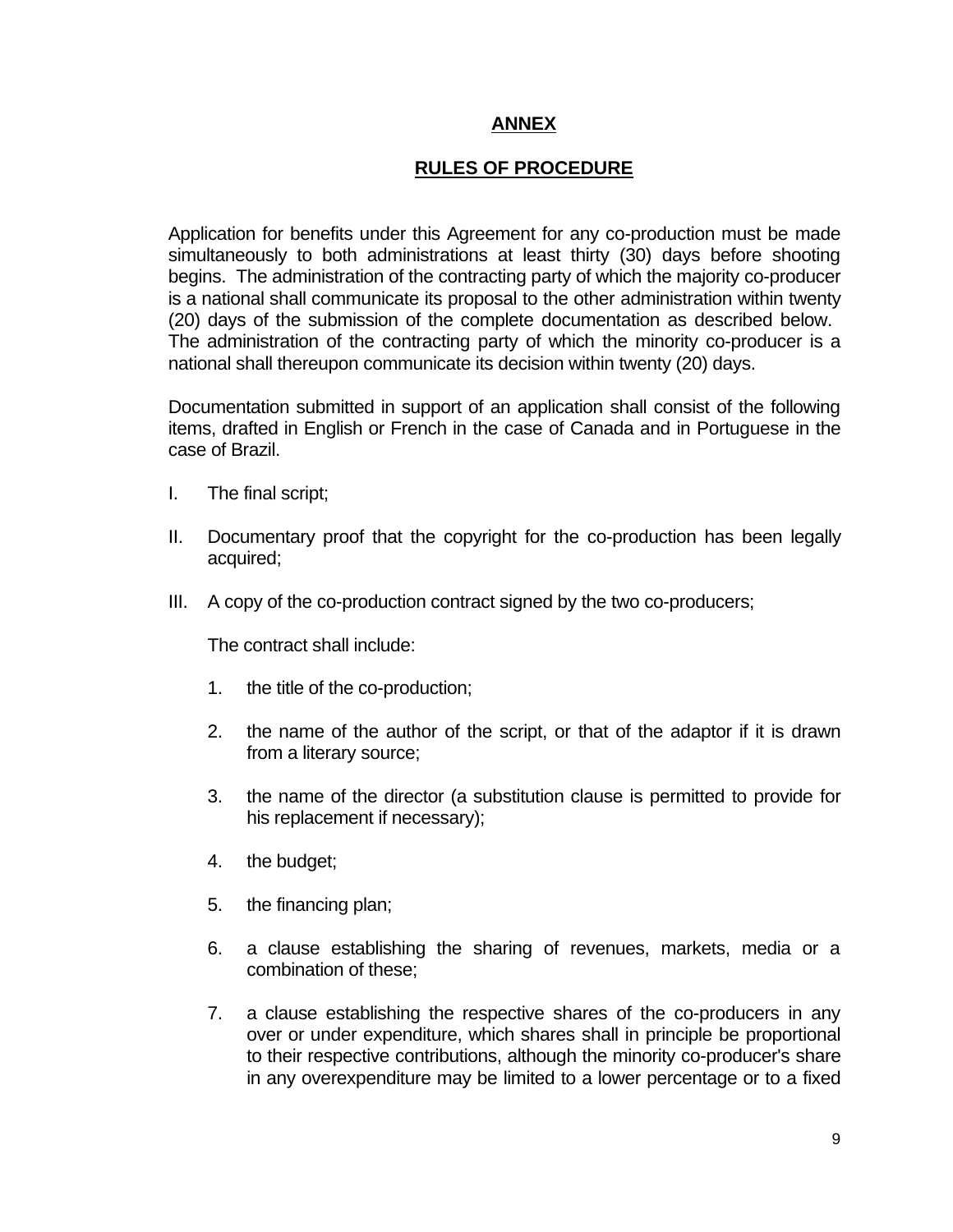amount providing that the minimum proportion permitted under Article VI of the Agreement is respected;

- 8. a clause recognizing that admission to benefits under this Agreement does not constitute a commitment that governmental authorities in either country will grant a licence to permit public exhibition of the co-production;
- 9. a clause prescribing the measures to be taken where;
	- (a) after full consideration of the case, the competent authorities in either country refuse to grant the benefits applied for;
	- (b) the competent authorities prohibit the exhibition of the co-production in their country or its export to a third country;
	- (c) either co-producer fails to fulfil its commitments;
- 10. the period when shooting is to begin;
- 11. a clause stipulating that the majority co-producer shall take out an insurance policy covering at least "all production risks" and "all original material production risks";
- 12. a clause providing for the sharing of the ownership of copyright on a basis which is proportionate to the respective contributions of the co-producers.
- IV. The distribution contract, where this has already been signed;
- V. A list of the creative and technical personnel indicating their nationalities and, in the case of performers, the roles they are to play;
- VI. The production schedule;
- VII. The detailed budget identifying the expenses to be incurred by each coproducer; and
- VIII. The Synopsis.

The competent administrations of the contracting parties can demand any further documents and all other additional information deemed necessary.

In principle, the final shooting script (including the dialogue) should be submitted to the competent administrations prior to the commencement of shooting.